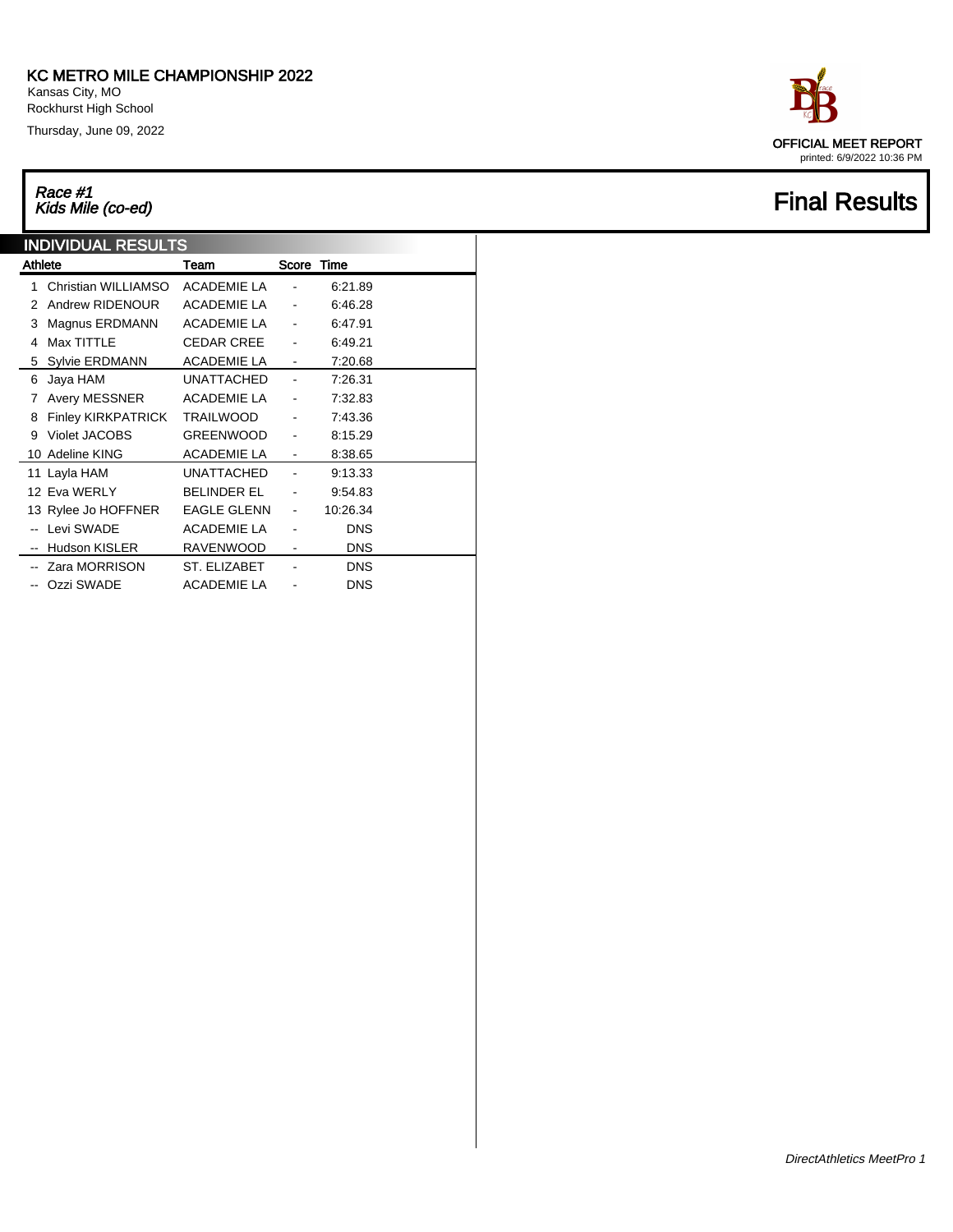Kansas City, MO Rockhurst High School

Thursday, June 09, 2022

## Race #2<br>Middle School Open Mile (co-ed) Final Results

|                | <b>INDIVIDUAL RESULTS</b> |                    |       |         |  |  |  |  |
|----------------|---------------------------|--------------------|-------|---------|--|--|--|--|
| <b>Athlete</b> |                           | Team               | Score | Time    |  |  |  |  |
| 1              | <b>Jack TITTLE</b>        | <b>PLEASANT LE</b> |       | 5.46.41 |  |  |  |  |
|                | 2 Quincy STRIBLING        | THE BARSTO         |       | 5:52.45 |  |  |  |  |
| 3              | Charlie SCHMIDT           | <b>VISITATION</b>  | -     | 5:53.87 |  |  |  |  |
| 4              | Abram BLAND               | OUR LADY OF        |       | 6:07.81 |  |  |  |  |
|                | 5 Guy JACOBS              | OUR LADY OF        |       | 6:13.29 |  |  |  |  |
| 6              | John MCKINNEY             | <b>BARSTOW</b>     |       | 6:39.20 |  |  |  |  |
| 7              | Benjamin OLSCHKI          | <b>OUR LADY OF</b> |       | 6.43.50 |  |  |  |  |
| 8              | Connor JOHANSEN           | <b>OUR LADY OF</b> |       | 6:59.28 |  |  |  |  |
| 9              | <b>Wesley DUFF</b>        | ACADÉMIE LA        |       | 7:02.00 |  |  |  |  |
|                | 10 Logan KISLER           | <b>MAPLE PARK</b>  |       | 7:10.38 |  |  |  |  |
|                | 11 Emma BLEW              | <b>GRAIN VALLE</b> |       | 7:10.42 |  |  |  |  |

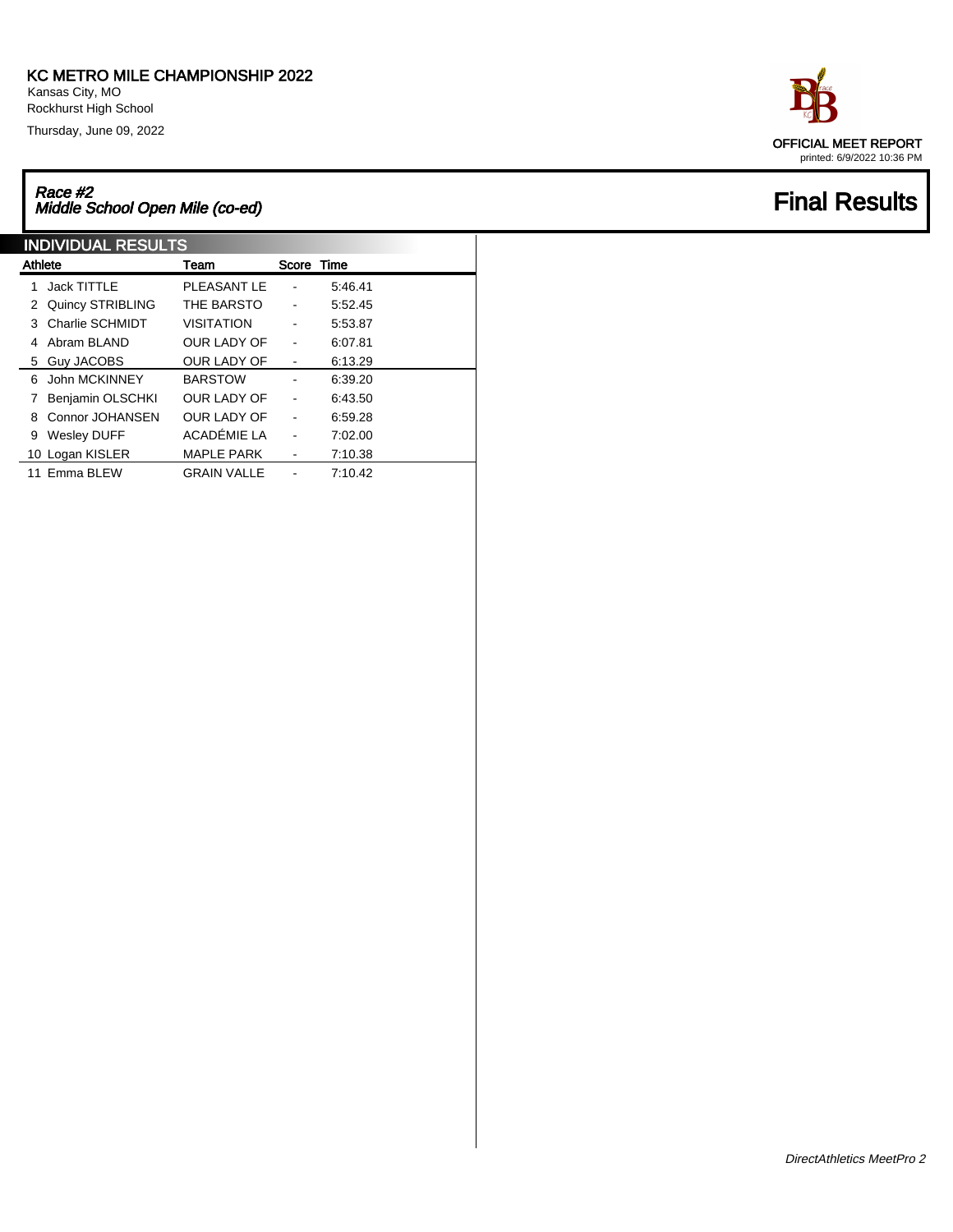Kansas City, MO Rockhurst High School

Thursday, June 09, 2022

## Race #3<br>Middle School Girls Elite Mile **Final Results**

| <b>INDIVIDUAL RESULTS</b> |                               |                     |                          |            |  |  |  |
|---------------------------|-------------------------------|---------------------|--------------------------|------------|--|--|--|
| Athlete                   |                               | Team                | Score Time               |            |  |  |  |
| 1                         | Ella MESSNER                  | <b>ACADEMIE LA</b>  |                          | 5:22.88    |  |  |  |
| 2                         | Madilynn CONKLIN              | <b>WALDEN MIDD</b>  |                          | 5:23.96    |  |  |  |
| 3                         | Eiley NICHOLL                 | <b>CHRIST PREP</b>  | -                        | 5:48.97    |  |  |  |
| 4                         | Alivia HOFFNER                | RAY-PEC EAS         |                          | 5:49.08    |  |  |  |
| 5                         | Makayla COX                   | PIONEER RID         | ۰                        | 5:54.73    |  |  |  |
| 6                         | Ciera LYNCH                   | PIONEER RID         |                          | 5:56.89    |  |  |  |
| 7                         | Reagan ATKINS                 | <b>NEW MARK MI</b>  |                          | 5:57.67    |  |  |  |
| 8                         | Kenley HALFERTY               | <b>PLEASANT LE</b>  | $\overline{a}$           | 5:58.79    |  |  |  |
| 9                         | Taylor BEALMEAR               | <b>ACADEMIE LA</b>  | $\overline{\phantom{0}}$ | 6:03.88    |  |  |  |
|                           | 10 Claire SOLIS               | ST. ELIZABET        | $\blacksquare$           | 6:05.76    |  |  |  |
|                           | 11 Addison SMITH              | <b>LEXINGTON (</b>  | $\blacksquare$           | 6:06.66    |  |  |  |
|                           | 12 Alexis HOWARD              | <b>SPRING HILL</b>  | $\overline{\phantom{0}}$ | 6:07.04    |  |  |  |
|                           | 13 Emory NESSA                | <b>NEW MARK MI</b>  |                          | 6:09.49    |  |  |  |
|                           | 14 Ella ASH                   | <b>INDIAN HILLS</b> |                          | 6:13.39    |  |  |  |
|                           | 15 Charlotte WELLMAN          | PRAIRIE ELEM        |                          | 6:17.61    |  |  |  |
|                           | 16 Ellery RIDENOUR            | ACADEMIE LA         |                          | 6:24.83    |  |  |  |
|                           | 17 Evelyn LOCKARD             | RAYPEC EAST         |                          | 6:24.94    |  |  |  |
|                           | 18 Evelyn CRAMER              | <b>ACADEMIE LA</b>  |                          | 6:30.68    |  |  |  |
|                           | 19 Nikita BATES               | MARANATHA           |                          | 7:05.19    |  |  |  |
| $\overline{\phantom{a}}$  | Kortney ELBERT                | PIONEER RID         |                          | <b>DNS</b> |  |  |  |
|                           | Brooke STEPHENSON RAY-PEC SOU |                     |                          | <b>DNS</b> |  |  |  |
|                           | -- Kalee GOOD                 | <b>NEW MARK MI</b>  |                          | <b>DNS</b> |  |  |  |

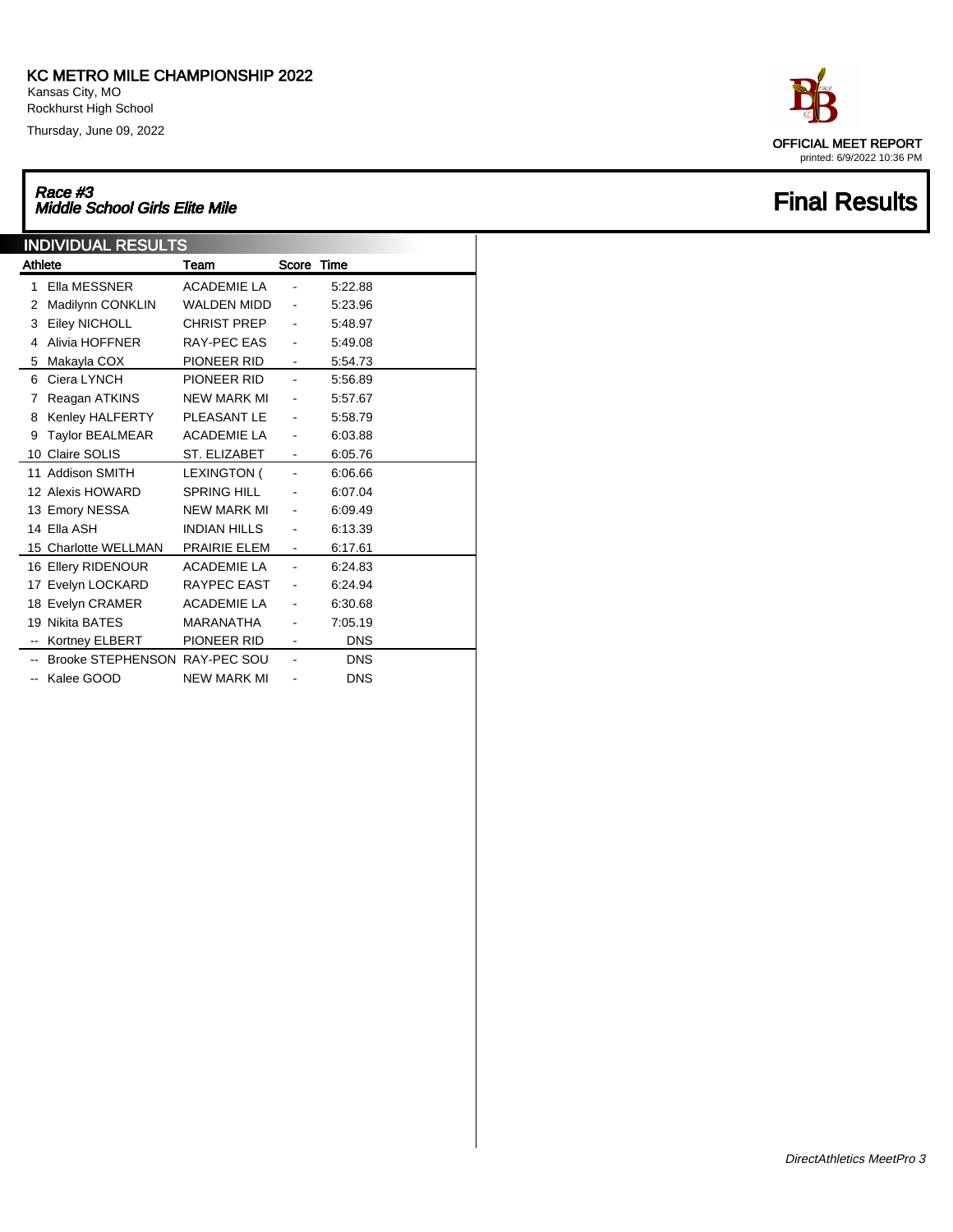Kansas City, MO Rockhurst High School

Thursday, June 09, 2022

# Race #4<br>Middle School Boys Elite Mile **Final Results**

| <b>INDIVIDUAL RESULTS</b> |                             |                     |                |            |  |  |
|---------------------------|-----------------------------|---------------------|----------------|------------|--|--|
| <b>Athlete</b>            |                             | Team                | Score Time     |            |  |  |
| 1                         | <b>Thomas GARRETT</b>       | <b>WALDEN MIDD</b>  |                | 4:42.08    |  |  |
| 2                         | Parker WELSH                | TONGANOXIE          |                | 4:49.44    |  |  |
| 3                         | <b>Gabriel VOELKER</b>      | RAY-PEC SOU         | $\blacksquare$ | 4:52.00    |  |  |
| 4                         | Cade HALTON                 | PIONEER RID         |                | 4:55.47    |  |  |
| 5                         | Conner SOENDKER             | <b>LEXINGTON M</b>  | $\blacksquare$ | 4:56.84    |  |  |
| 6                         | Conner WOLF                 | <b>BERNARD CA</b>   |                | 4:57.29    |  |  |
| 7                         | Landon BLEW                 | <b>GRAIN VALLE</b>  |                | 5:02.41    |  |  |
| 8                         | Quinn HANSON                | PIPER MIDDLE        |                | 5:05.25    |  |  |
| 9                         | Griffin BLOEMKER            | ST. ELIZABET        |                | 5:14.87    |  |  |
|                           | 10 Max BATES                | <b>MARANATHA</b>    |                | 5:16.09    |  |  |
|                           | 11 Brody KERR               | <b>SPRING HILL</b>  |                | 5:20.55    |  |  |
|                           | 12 Andrew DAWSON            | RAYMORE-PE          |                | 5:23.63    |  |  |
|                           | 13 Elijah JACKSON           | <b>PLATTE COUN</b>  |                | 5:30.68    |  |  |
|                           | 14 Blake HERRON             | <b>PLATTE CITY</b>  |                | 5:30.78    |  |  |
|                           | 15 Elliott WILLIAMSON       | ACADEMIE LA         | $\blacksquare$ | 5:33.09    |  |  |
|                           | 16 Eli NASH                 | <b>ACADEMIE LA</b>  |                | 5:47.23    |  |  |
|                           | James MERFEN                | <b>MISSION TRAI</b> |                | <b>DNS</b> |  |  |
| $\overline{\phantom{a}}$  | <b>Jack MORRISON</b>        | <b>ST. ELIZABET</b> |                | <b>DNS</b> |  |  |
| --                        | Anton WIEDERHOEFT WARRENSBU |                     |                | <b>DNS</b> |  |  |
| --                        | David MEYER                 | <b>LAKEVIEW MI</b>  |                | <b>DNS</b> |  |  |

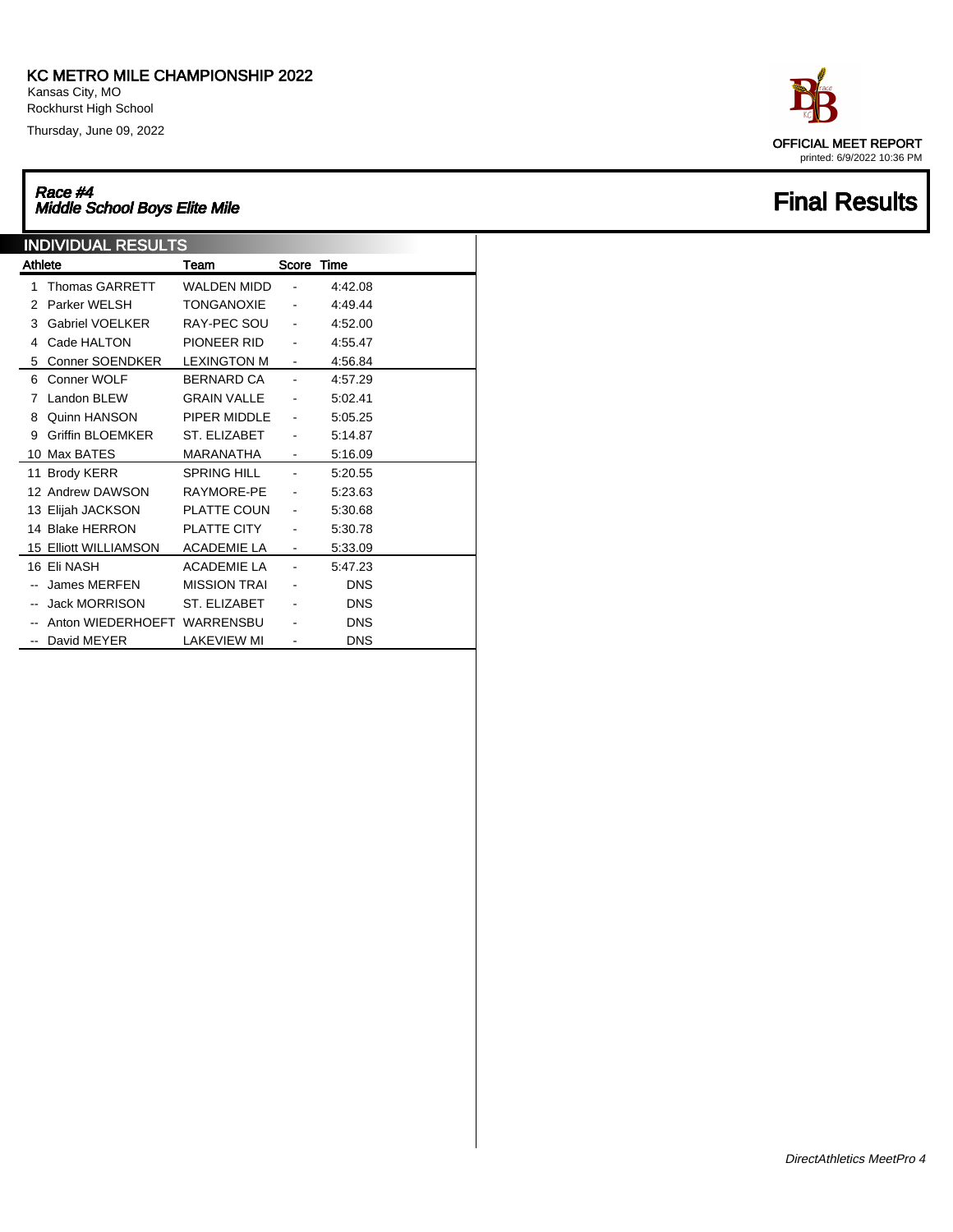Kansas City, MO Rockhurst High School

Thursday, June 09, 2022

# Race #5<br>High School Girls Elite Mile **Final Results**

|         | <b>INDIVIDUAL RESULTS</b> |                    |            |            |  |  |  |  |  |
|---------|---------------------------|--------------------|------------|------------|--|--|--|--|--|
| Athlete |                           | Team               | Score Time |            |  |  |  |  |  |
| 1       | Grace MEYER               | <b>SHAWNEE MIS</b> |            | 5:00.90    |  |  |  |  |  |
|         | 2 Lida PADGETT            | <b>SHAWNEE MIS</b> |            | 5:22.55    |  |  |  |  |  |
|         | 3 Scarlett PEARLMAN       | <b>SHAWNEE MIS</b> |            | 5:33.28    |  |  |  |  |  |
|         | 4 Jade ACHEN              | <b>SHAWNEE MIS</b> |            | 5:33.64    |  |  |  |  |  |
|         | 5 Janet GARCIGA           | LEE'S SUMMIT       |            | 5:57.19    |  |  |  |  |  |
| 6       | Kayley BELL               | <b>GRAIN VALLE</b> |            | 6:07.22    |  |  |  |  |  |
|         | Molly MCCLUNG             | <b>TRUMAN HIGH</b> |            | 6:10.25    |  |  |  |  |  |
|         | -- Lillian GREVER         | ST. TERESA'S       |            | <b>DNS</b> |  |  |  |  |  |
|         |                           |                    |            |            |  |  |  |  |  |

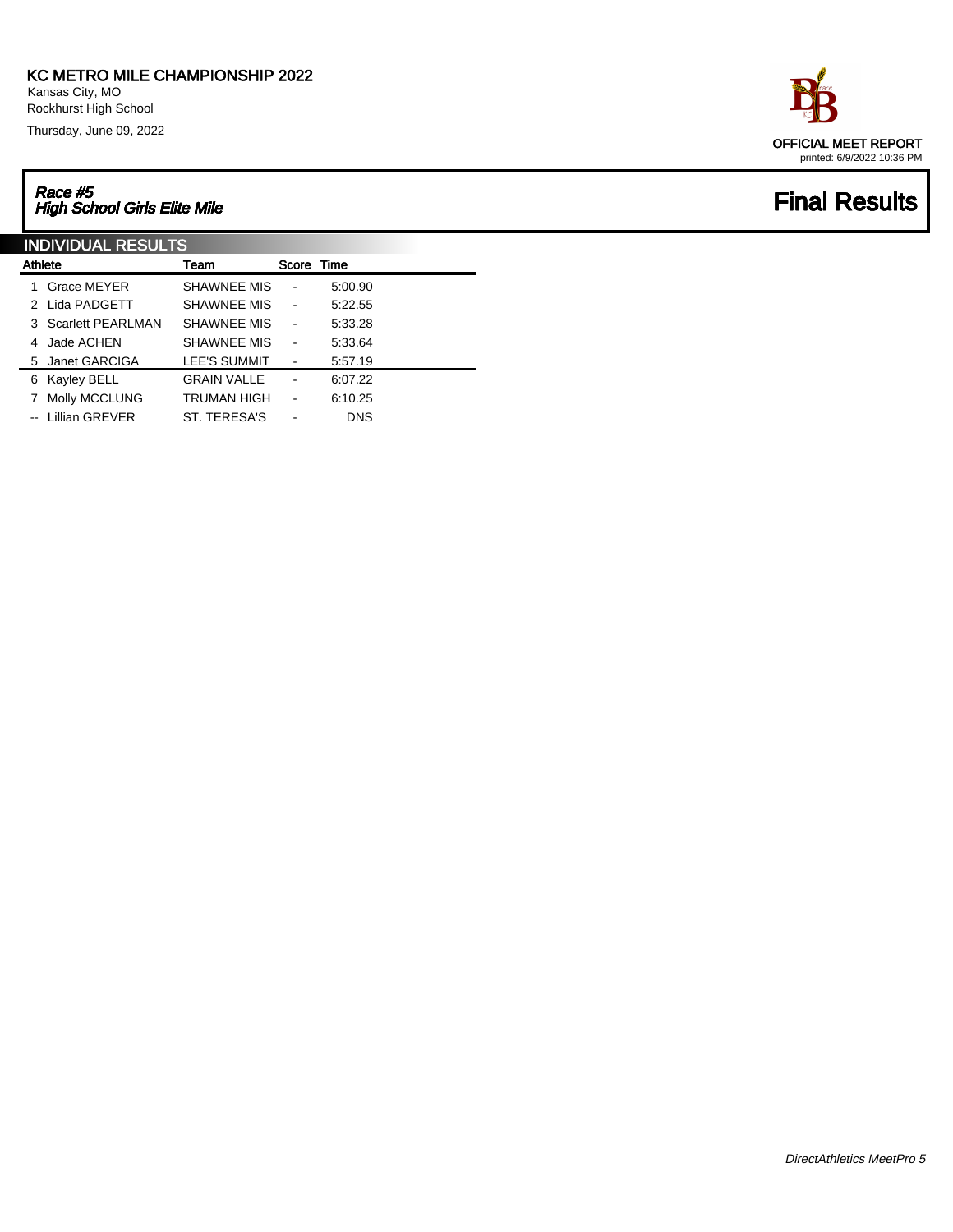Kansas City, MO Rockhurst High School

Thursday, June 09, 2022

# Race #6<br>High School Boys Elite Mile Final Results Final Results

| <b>INDIVIDUAL RESULTS</b> |                          |                     |                          |            |  |  |
|---------------------------|--------------------------|---------------------|--------------------------|------------|--|--|
| Athlete                   |                          | Team                | Score                    | Time       |  |  |
| 1                         | <b>Brady HUGGINS</b>     | DE SOTO HIG         |                          | 4:31.58    |  |  |
| 2                         | <b>Gabriel PINGLETON</b> | OAK PARK HS         |                          | 4:32.85    |  |  |
| 3                         | Connor JACOBER           | DE SOTO HIG         |                          | 4:36.49    |  |  |
| 4                         | Jayce BRENNER            | <b>OSAGE CITY H</b> |                          | 4:40.18    |  |  |
| 5                         | Ryan RINGGENBERG         | <b>BLUE SPRING</b>  | $\overline{\phantom{0}}$ | 4:40.79    |  |  |
| 6                         | Rowan GIBSON             | SHAWNEE MIS         |                          | 4:45.37    |  |  |
| 7                         | Andrew DAVIS             | <b>ROCKHURST</b>    |                          | 4:46.65    |  |  |
| 8                         | Luke WHITFILL            | THE BARSTO          |                          | 4.51.13    |  |  |
| 9                         | <b>Justin WALDRON</b>    | <b>ROCKHURST</b>    |                          | 4:51.52    |  |  |
|                           | 10 Landon BARNES         | <b>GRAIN VALLE</b>  |                          | 4:55.54    |  |  |
|                           | 11 Johnny JOYCE          | <b>ST. MICHAEL</b>  |                          | 5:01.03    |  |  |
|                           | 12 Kai SOMASEGARAN       | <b>ROCKHURST</b>    |                          | 5:05.33    |  |  |
|                           | 13 Liam KIRKPATRICK      | <b>SHAWNEE MIS</b>  |                          | 5.20.30    |  |  |
|                           | <b>Trenton SANDLER</b>   | <b>BLUE VALLEY</b>  |                          | <b>DNS</b> |  |  |
| $- -$                     | Joe WHITFILL             | THE BARSTO          |                          | <b>DNS</b> |  |  |
| $-1$                      | <b>Connor KLOCKE</b>     | <b>KANSAS CON</b>   |                          | <b>DNS</b> |  |  |

OFFICIAL MEET REPORT printed: 6/9/2022 10:36 PM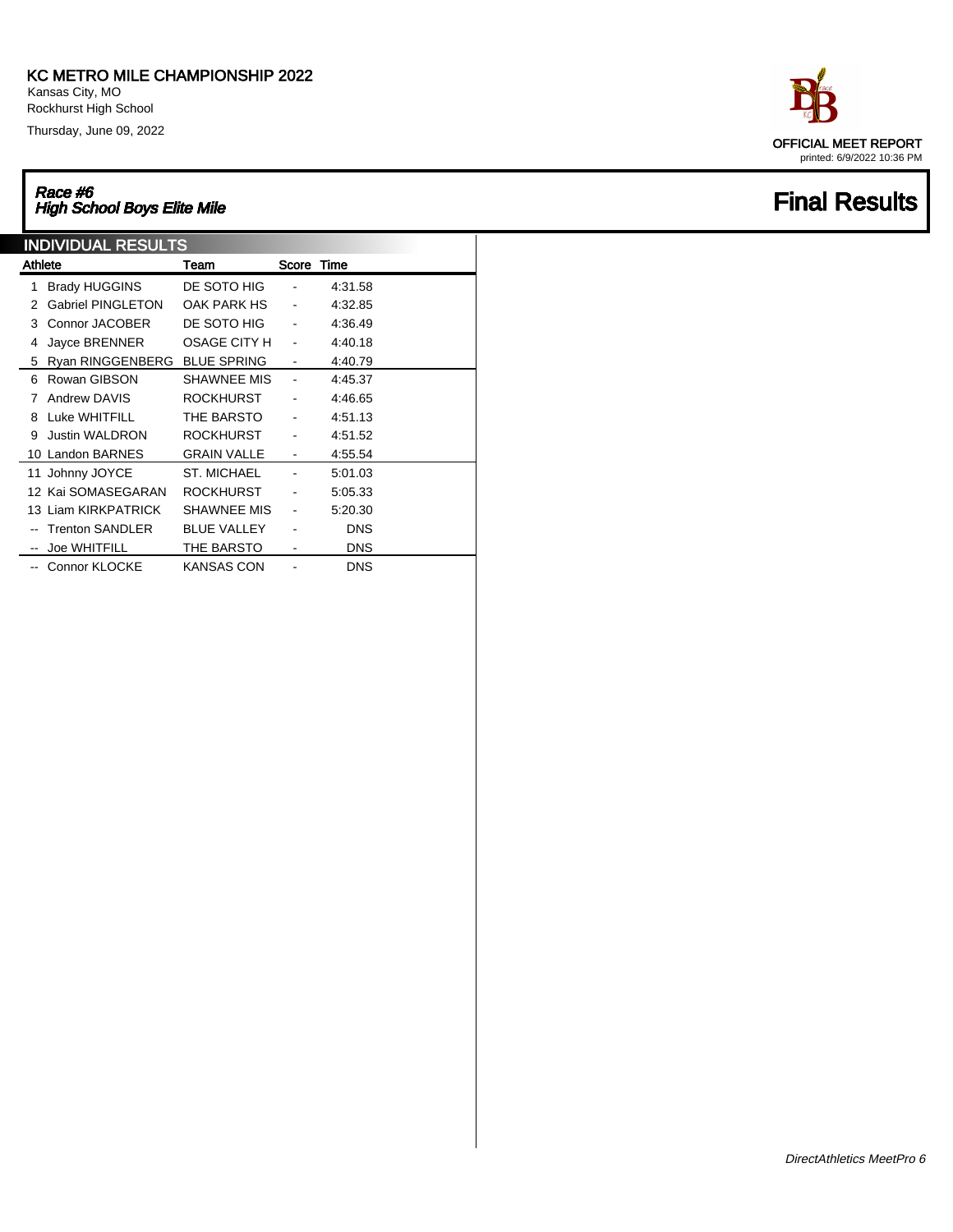Kansas City, MO Rockhurst High School

Thursday, June 09, 2022

# Race #7<br>Women's Elite Mile

|         | <b>INDIVIDUAL RESULTS</b> |                    |            |            |  |  |  |  |
|---------|---------------------------|--------------------|------------|------------|--|--|--|--|
| Athlete |                           | Team               | Score Time |            |  |  |  |  |
| 1.      | Grace STRONGMAN           | <b>UNATTACHED</b>  |            | 5:14.31    |  |  |  |  |
|         | 2 Amelia ARRIETA          | <b>SAINT TERES</b> |            | 5:16.95    |  |  |  |  |
|         | 3 Ella CASEY              | <b>GRAIN VALLE</b> |            | 5:22.64    |  |  |  |  |
|         | 4 Ashlyn SMITH            | RAYMORE-PE         |            | 5.26.92    |  |  |  |  |
|         | 5 Gracie JACOBS           | ST TERESA'S        |            | 5.31.65    |  |  |  |  |
|         | 6 Kate KOWALIK            | <b>UNATTACHED</b>  |            | 5:36.11    |  |  |  |  |
|         | Annalynn EARLEY           | <b>UNATTACHED</b>  |            | 5:46.87    |  |  |  |  |
|         | Bailee COFER              | <b>UNATTACHED</b>  |            | <b>DNS</b> |  |  |  |  |

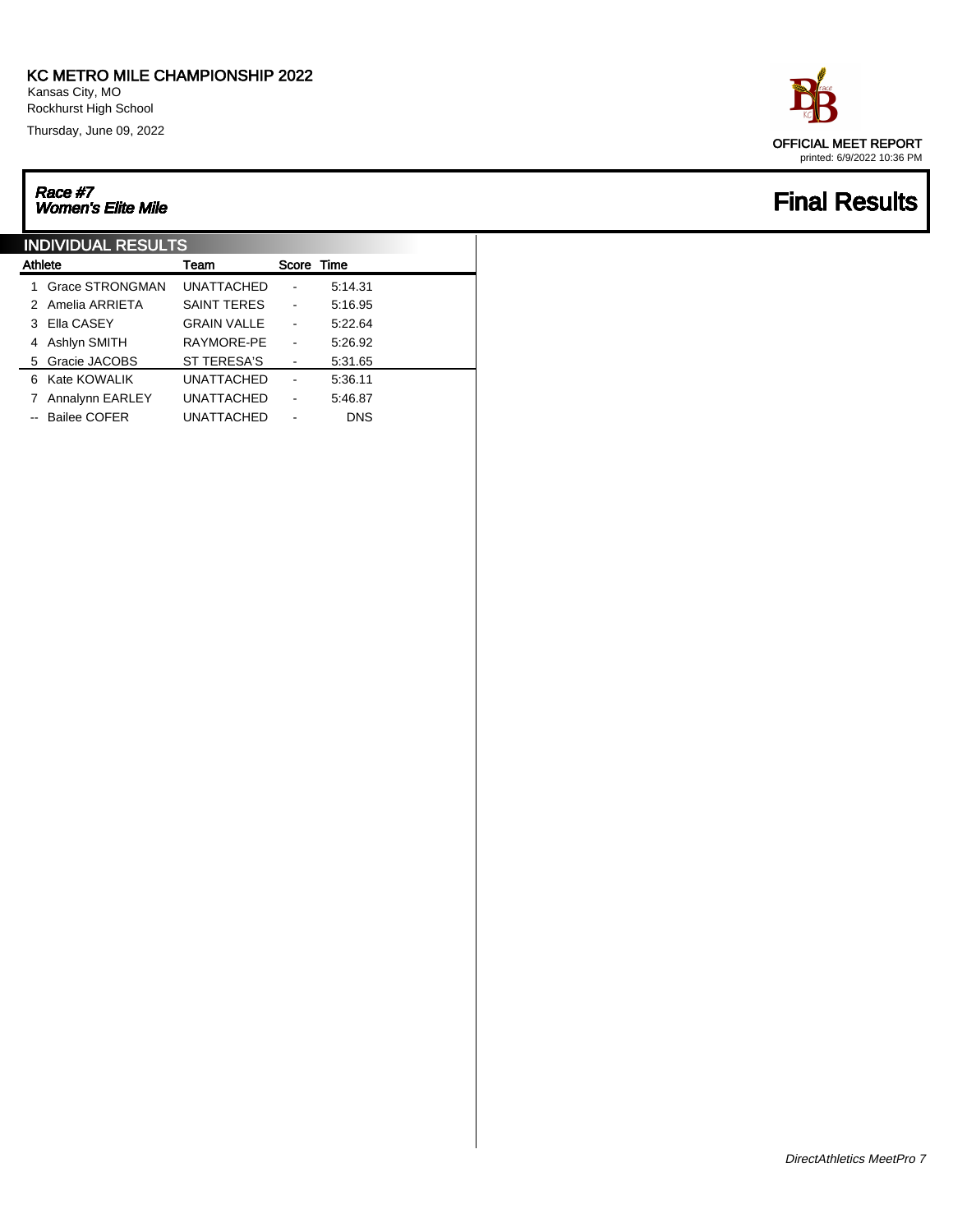Kansas City, MO Rockhurst High School

Thursday, June 09, 2022

# Race #8<br>Men's Elite Mile

| <b>INDIVIDUAL RESULTS</b> |         |                        |                      |                |            |  |  |
|---------------------------|---------|------------------------|----------------------|----------------|------------|--|--|
|                           | Athlete |                        | Team                 | Score          | Time       |  |  |
|                           | 1       | <b>Travis HODGE</b>    | <b>UNATTACHED</b>    |                | 4:10.48    |  |  |
|                           | 2       | <b>Wyatt HAUGHTON</b>  | SHAWNEE MIS          | $\blacksquare$ | 4:13.85    |  |  |
|                           | 3       | William HENRY          | <b>FIRST CITY TC</b> |                | 4:14.07    |  |  |
|                           |         | Max LINDGREN           | <b>FIRST CITY TC</b> |                | 4:14.26    |  |  |
|                           | 5       | Eric VAQUEZ            | <b>FIRST CITY TC</b> |                | 4:16.12    |  |  |
|                           | 6       | <b>Brock WOODERSON</b> | UNATTACHED           |                | 4:19.73    |  |  |
|                           | 7       | <b>Jesse CHETTLE</b>   | <b>UNATTACHED</b>    |                | 4.20.44    |  |  |
|                           | 8       | Caden PETERS           | SHAWNEE MIS          |                | 4:21.27    |  |  |
|                           | 9       | Christian GRAHAM       | <b>FIRST CITY TC</b> |                | 4.21.63    |  |  |
|                           |         | 10 Mason MCCAIN        | <b>GRAIN VALLE</b>   |                | 4:22.81    |  |  |
|                           |         | 11 Jack FISHER         | <b>UNATTACHED</b>    |                | 4:23.01    |  |  |
|                           |         | 12 Palmer O'CONNOR     | <b>DESOTO HIGH</b>   |                | 4:25.11    |  |  |
|                           |         | 13 Drew BELARDO        | WARRENSBU            |                | 4.27.06    |  |  |
|                           |         | 14 Colin CERNIK        | UNATTACHED           |                | 4.28.13    |  |  |
|                           |         | 15 Johnny HARLEY       | <b>UNATTACHED</b>    | $\overline{a}$ | 4:46.34    |  |  |
|                           |         | James WILSON           | SAUCONY              |                | <b>DNF</b> |  |  |

OFFICIAL MEET REPORT printed: 6/9/2022 10:36 PM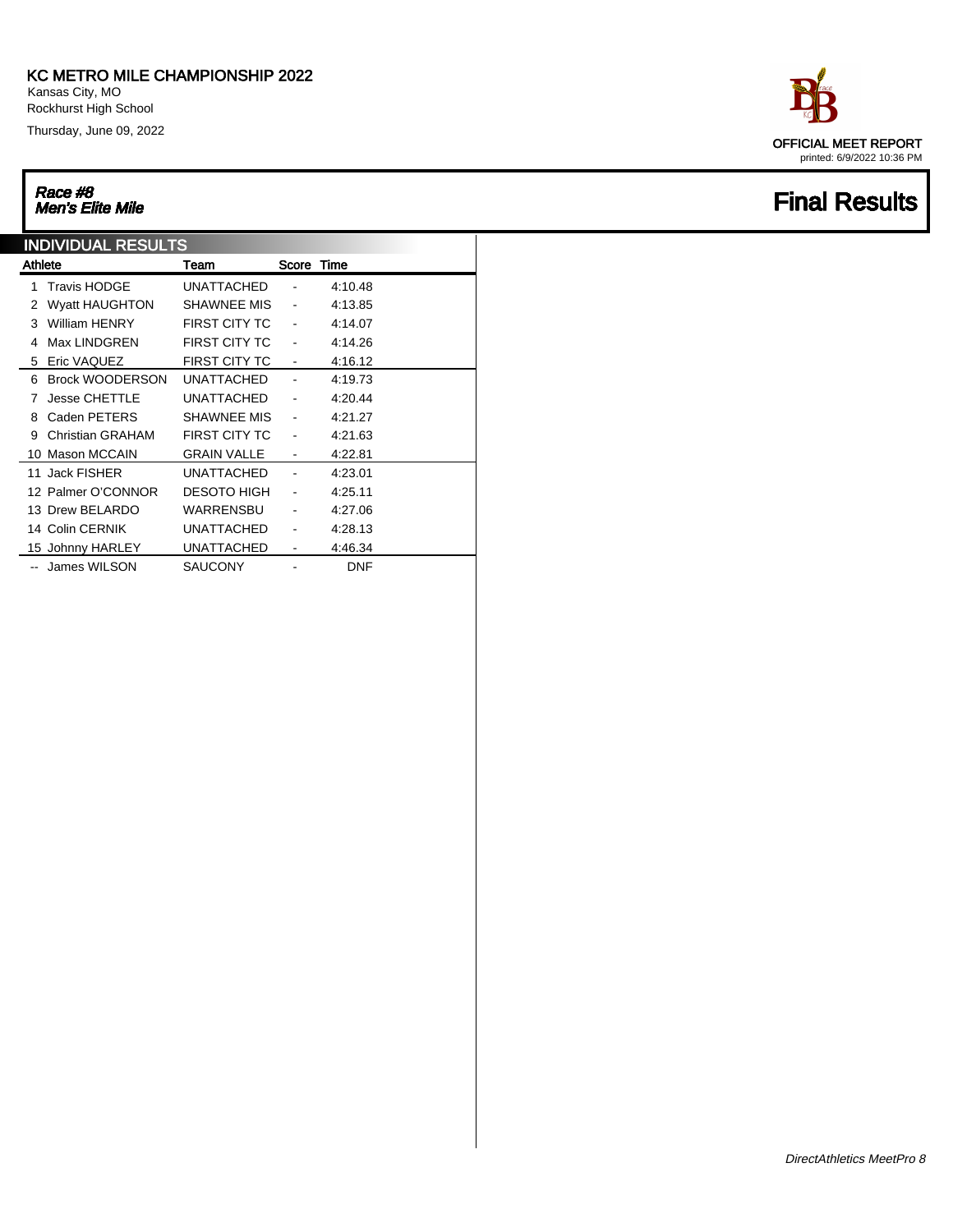Kansas City, MO Rockhurst High School

Thursday, June 09, 2022

## Race #9 Women's Open Mile Final Results

| <b>INDIVIDUAL RESULTS</b> |                                                                                                   |  |            |            |  |  |  |
|---------------------------|---------------------------------------------------------------------------------------------------|--|------------|------------|--|--|--|
|                           | Team                                                                                              |  |            |            |  |  |  |
| Marissa MOORE             | <b>UNATTACHED</b>                                                                                 |  | 5:40.52    |            |  |  |  |
|                           | <b>UNATTACHED</b>                                                                                 |  | 5:47.14    |            |  |  |  |
|                           | <b>UNATTACHED</b>                                                                                 |  | 5.47.94    |            |  |  |  |
|                           | <b>UNATTACHED</b>                                                                                 |  | 5:59.33    |            |  |  |  |
|                           | <b>UNATTACHED</b>                                                                                 |  | 5:59.64    |            |  |  |  |
| Morgan BARTELS            | <b>UNATTACHED</b>                                                                                 |  | 5.59.94    |            |  |  |  |
| <b>Tabitha CLARK</b>      | <b>UNATTACHED</b>                                                                                 |  | 6:00.01    |            |  |  |  |
| Monica ERDMANN            | <b>UNATTACHED</b>                                                                                 |  | 6:08.41    |            |  |  |  |
|                           | UNATTACHED                                                                                        |  | <b>DNS</b> |            |  |  |  |
|                           | Athlete<br>2 Sarah OGAR<br>3 Christina HEWINS<br>Ellie STINGLEY<br>5 Deb TORNEDEN<br>Kara KOWALIK |  |            | Score Time |  |  |  |

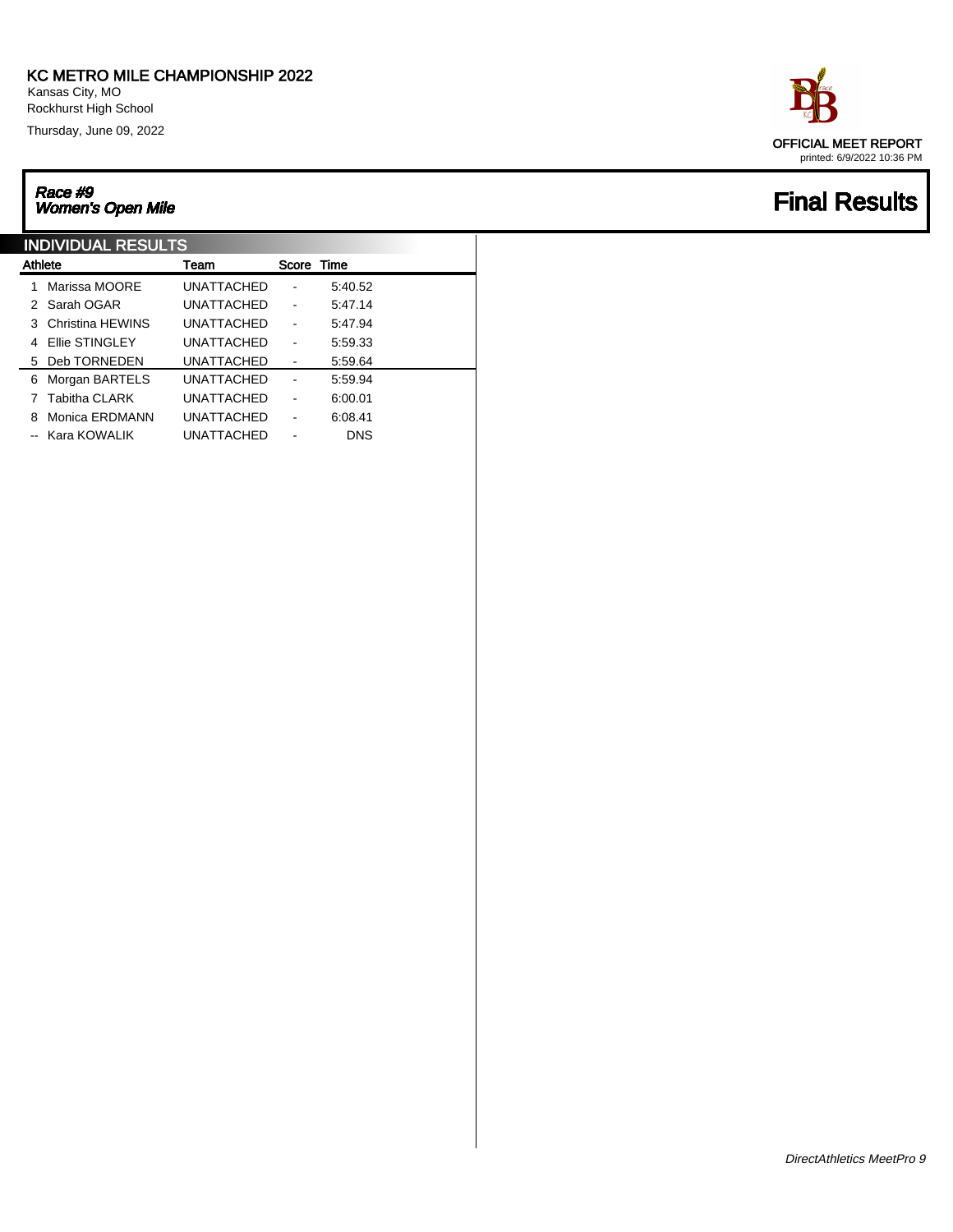Kansas City, MO Rockhurst High School

Thursday, June 09, 2022

# Race #10<br>Men's Open Mile

| <b>INDIVIDUAL RESULTS</b> |                       |                      |                |            |  |  |
|---------------------------|-----------------------|----------------------|----------------|------------|--|--|
| Athlete                   |                       | Team                 | Score Time     |            |  |  |
| 1                         | <b>Brian BATLINER</b> | <b>UNATTACHED</b>    |                | 4:35.73    |  |  |
| 2                         | Jonathon BISHARD      | <b>UNATTACHED</b>    |                | 4:38.50    |  |  |
| 3                         | <b>Alstin BENTON</b>  | <b>FIRST CITY TC</b> |                | 4:41.21    |  |  |
| 4                         | Nolan RYAN            | <b>FIRST CITY TC</b> |                | 4:47.52    |  |  |
| 5                         | <b>Vinny BRUNO</b>    | UNATTACHED           | -              | 4:52.22    |  |  |
| 6                         | Keegan DONAHUE        | UNATTACHED           |                | 4:55.55    |  |  |
| 7                         | Cameron BOGUE         | UNATTACHED           |                | 4:56.38    |  |  |
| 8                         | <b>Trey TURNER</b>    | UNATTACHED           |                | 5:05.14    |  |  |
| 9                         | Jacob MIKULS          | <b>UNATTACHED</b>    |                | 5:08.05    |  |  |
|                           | 10 Brian FITZSIMMONS  | <b>UNATTACHED</b>    |                | 5:09.58    |  |  |
|                           | 11 Justin HEITZ       | UNATTACHED           |                | 5.10.06    |  |  |
|                           | 12 Dominic ROMANO     | <b>UNATTACHED</b>    |                | 5:18.05    |  |  |
|                           | 13 Keith WELLMAN      | <b>UNATTACHED</b>    |                | 5.20.23    |  |  |
|                           | 14 Alexander GRIER    | <b>UNATTACHED</b>    |                | 5.24.16    |  |  |
|                           | 15 Ethan DUCKETT      | <b>UNATTACHED</b>    | $\overline{a}$ | 6:10.41    |  |  |
|                           | Alex THRASHER         | <b>UNATTACHED</b>    |                | <b>DNS</b> |  |  |
|                           | Kameron JOHNSON       | <b>UNATTACHED</b>    |                | DNS        |  |  |

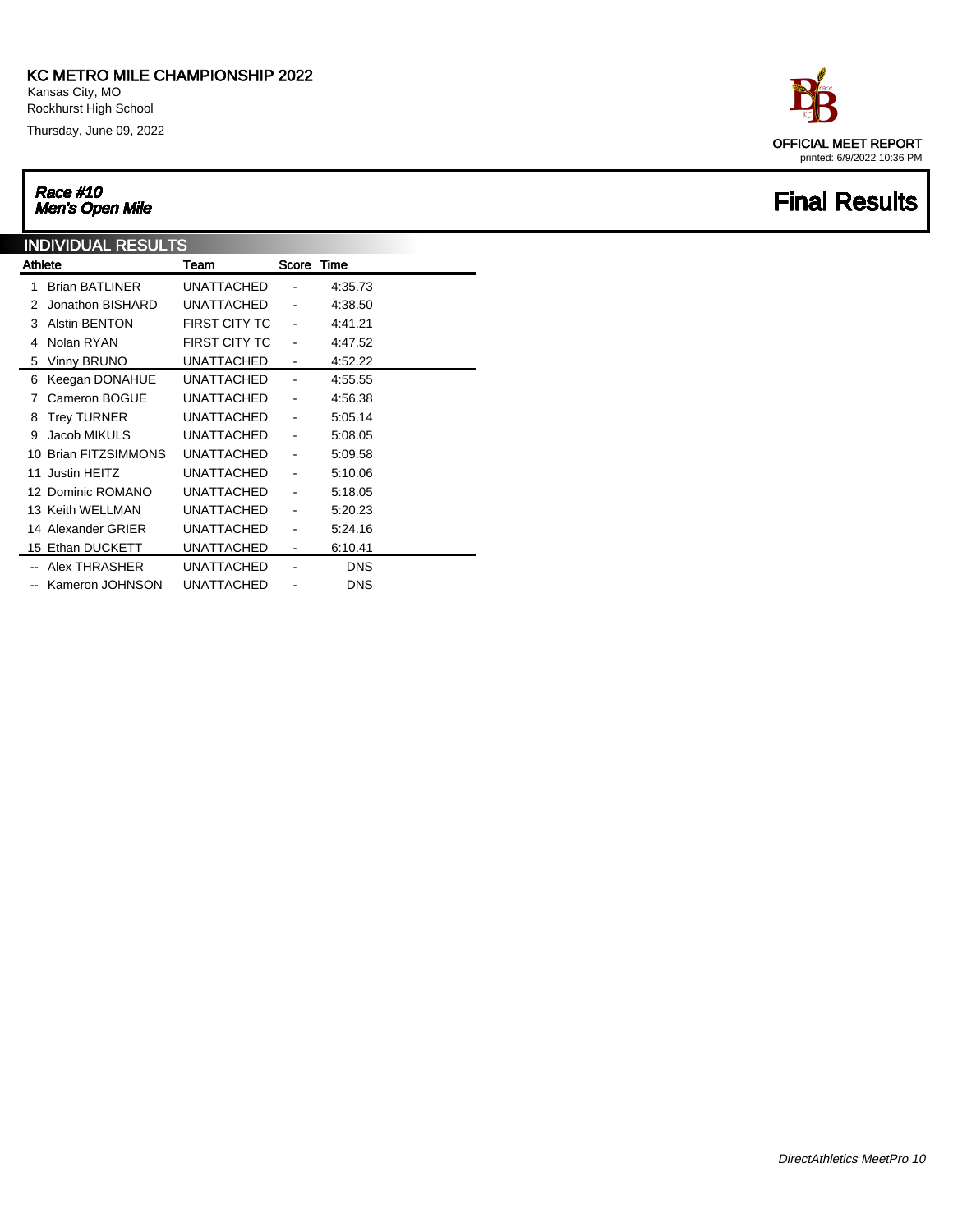Kansas City, MO Rockhurst High School

Thursday, June 09, 2022

# Race #11 Women's Masters Mile Final Results

| <b>INDIVIDUAL RESULTS</b> |                       |                   |                          |         |  |  |  |
|---------------------------|-----------------------|-------------------|--------------------------|---------|--|--|--|
|                           | Athlete               | Team              | Score Time               |         |  |  |  |
|                           | Laura EAKIN           | <b>UNATTACHED</b> |                          | 5.26.69 |  |  |  |
|                           | 2 Sybil ORMAN         | <b>UNATTACHED</b> | $\overline{\phantom{a}}$ | 6:12.50 |  |  |  |
|                           | 3 Leah SMITH          | UNATTACHED        | $\overline{\phantom{a}}$ | 6:18.74 |  |  |  |
|                           | Debra WRAY            | <b>UNATTACHED</b> | -                        | 6.28.57 |  |  |  |
|                           | 5 Katie BLAND         | <b>UNATTACHED</b> |                          | 6:31.78 |  |  |  |
| 6.                        | <b>Shelly AMBROSE</b> | <b>UNATTACHED</b> |                          | 6.56.86 |  |  |  |